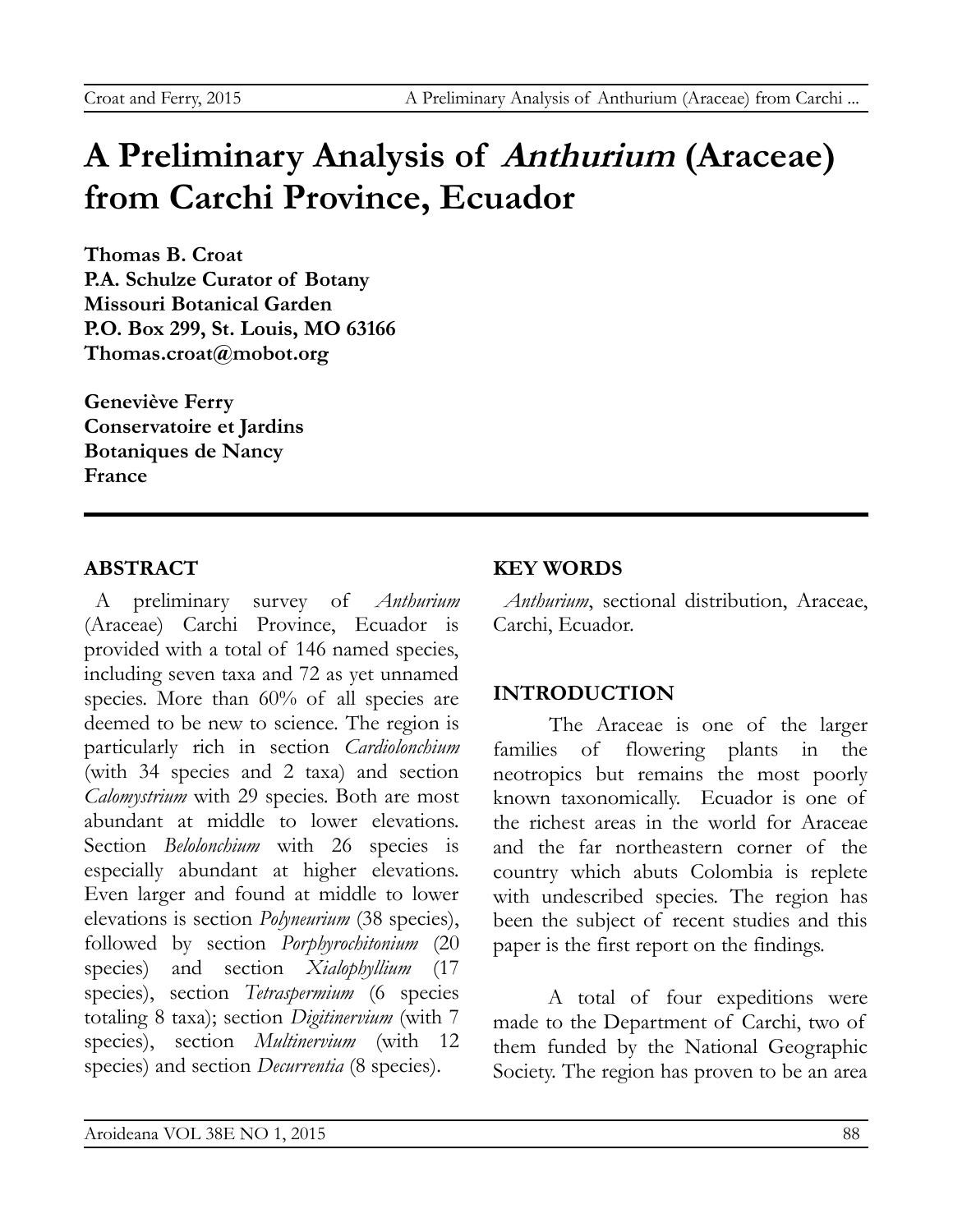of high endemism. The far western areas of Ecuador are now much more well-known owing to these National Geographic sponsored studies in Carchi Province but some of the more remote areas are still poorly known. Many of the collections included in this report clearly appear to be new to science but are either sterile or incomplete and eventually must be recollected to be described.

The flora of Ecuador is one of the richest in the Neotropics. The Flora of Ecuador checklist (Croat, 1999) reported 404 published species of Araceae (many of which are still poorly known) but it is estimated that the total aroid flora contains about 1500 species and many areas contain a high percentage of endemic species with 60% or more of the species considered to be undescribed.

The Araceae is the most poorly known plant family in the Neotropics and is reknown for high species diversity and a large percentage of endemic species (Croat, 1971, 1991, 1992a, 1992b, 1994, 1997, 1998). Ecuador, which lies in the heart of the tropics on both sides of the equator is among the richest areas on earth for the study of Araceae (Croat, 1995). This study of the Araceae in Carchi Province will not only contribute to our understanding of the biogeography of Ecuador but will be a direct benefit to the completion of the Araceae treatment for the Flora of Ecuador.

# **History of Studies of Araceae in Carchi Province**

The earliest collections from the region were made on an expedition by Dr. Michael Madison, Libby Besse and Tim Plowman, operating out of Selby Gardens in Sarasota, Florida. At that time a road went from Tulcán on the Colombian border through the Paramo del Angel to the village of Maldonado. Madison and his group walked on to the village of El Chical, located at 1200 m then on down in the lowlands, passing through Piedras Blancas, then San Marcos. Another expedition was carried out by Scott Hoover who also collected in the region, especially at Cerro Golandrias. By the time of Hoover's expedition the road had been completed to El Chical.

The senior author did not visit the area until 2004 when, after spending many years of working extensively in the Lita-San Lorenzo region, he made a trip with Geneviève Ferry to El Chical to compare the flora of that area with that of Lita-San Lorenzo. We expected to find few species in this region that were different from those found in the Lita-San Lorenzo area. It was surprising to found that we did not recognize many species in the region. Many of the species that were seen in the area have proven to be new. It was on this trip that we met Elisa Levy, a young local woman who had a great interest in plants. Elisa helped us collect plants and helped press plants. She went on to pursue a biology degree from the Universidad Catolica and has served as our Ecuadorian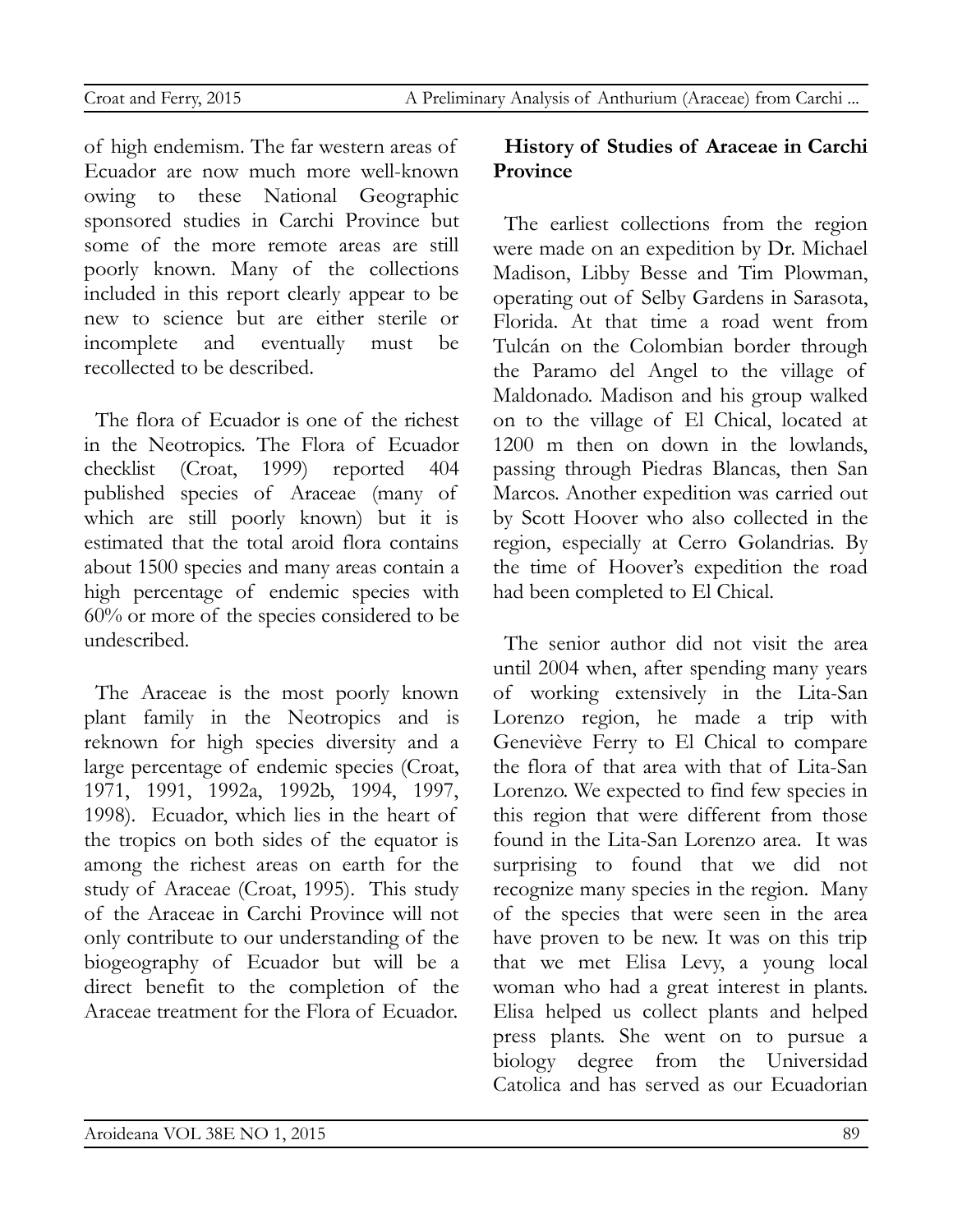collaborator on the National Geographic Expeditions to the region.

A return trip to El Chical in February 2005 was made with Geneviève Ferry and Chris Davidson. On these first two trips the main road from Tulcán extended past El Chichal to Peñas Blancas which consisted of a single farm house but one that served as a stopoff point on the trek to the lower elevations and the many indigenous communities such as San Marco. It was the original home of Elisa Levy's mother who incidentally met and later married Peace Corps Volunteer, James Levy who was working with the indigenous communities of the Awa and frequently overnighted at the house while making many treks back and forth to Maldonado.

In those days another road led from near the Río El Chical where it departed the main El Chical to Peñas Blancas Road heading south in the direction of Gualchan. Road construction had begun but was abandoned owing to many landslides but it gave us access to wonderful forests.

In 2012 the National Geographic Society provided support for an extensive trip to the region and we again used El Chical as a base of operations, staying at the home of Elisa Levy's family. On this trip the crew included in addition to Tom Croat & Geneviève Ferry, David Scherberich from the Lyon Botanical Garden in Lyon, France, Claudia Henríquez from Washington University in St. Louis, Missouri and Elisa Levy. The region had recently been augmented by an additional road that extends from El Chical to La Virginia (El Limonal). This area had just been open to exploration and has proven to have many new species. As is true of all newly opened roads there is usually limited time to explore the region to collect the new species before the forest is decimated and turned into agricultural units. Already much of the area has been converted into pasture.

A final trip was made to the region in August 2013, this time with the support of two Colombian graduate students, Alejandro Zuluaga from the University of Wisconsin in Madison, Wisconsin and Natalia Castaño, from the Universidad Nacional in Bogotá, both specialists on Araceae.

Using El Chical as our base of operations allowed easy access to all parts of the region. El Chical is centrally located and provides a good drive to most localities approachable by road. This project has sampled Araceae in all accessible areas. While there are few roads in the western Carchi region, it benefits by being an area relatively narrow with a long road running throughout much of the region. The area between El Chical and Gualchan proved particularly rich in undescribed species. Collections were transported to Quito and dried at the Herbario Nacional in Quito (QCNE). Collections were field pressed and preserved in alcohol since drying facilities in the area do not exist. Herbarium collections, including duplicates of all numbers and all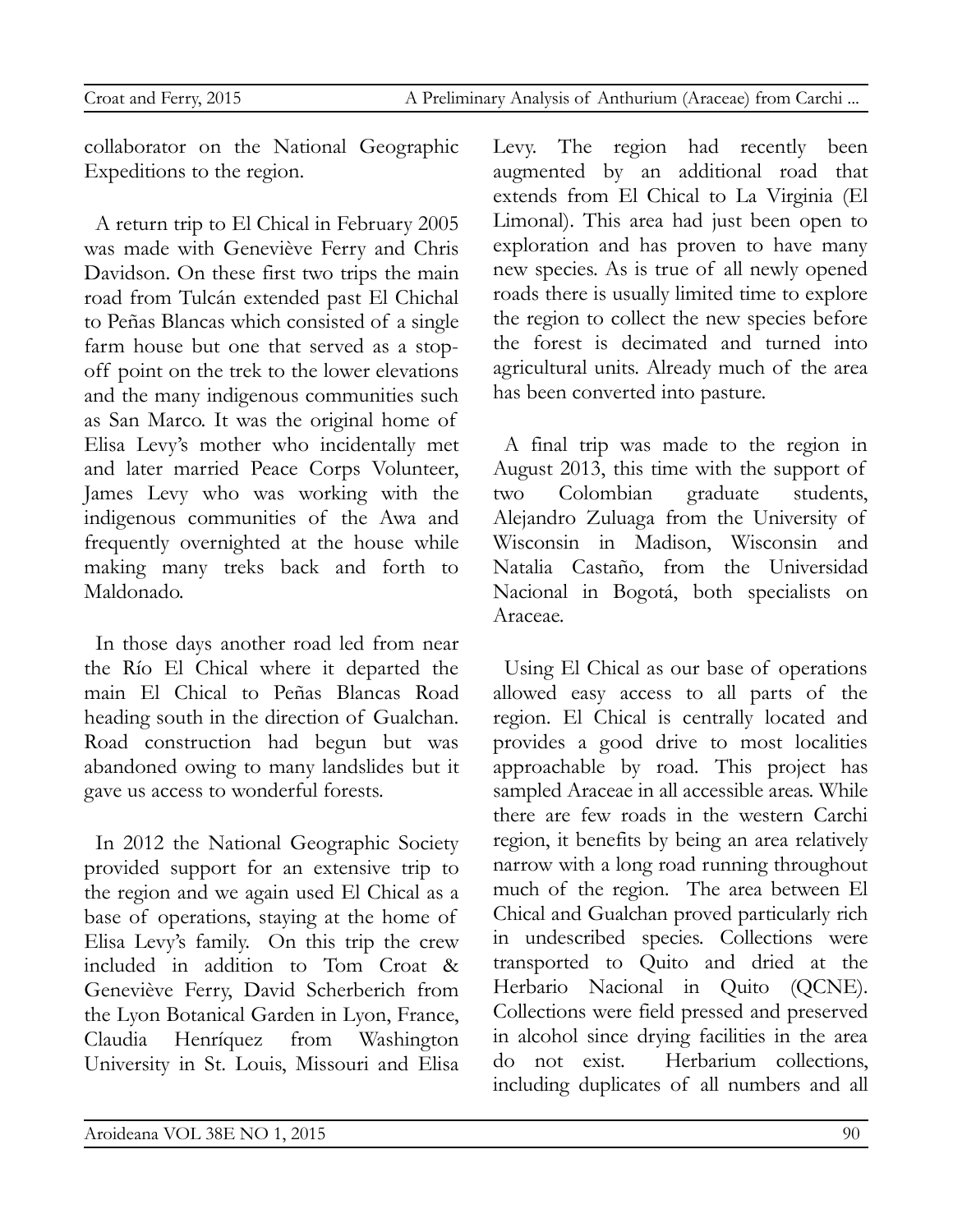unicate collections were deposited at the National Herbarium of Ecuador (QCNE).

The number of species that have proven to be new in this very wet region is extremely high. For example the Lita-San Lorenzo region with over 250 species of Araceae has proven to have nearly one half of its species being new to science and the situation in the northern perimeter in the valley of the Río San Juan has proven to be equally species-rich. New access by road is also now available in the Río Baboso area near Lita which lies near the boundaries of both Imbabura and Esmeraldas Provinces.

# **Recent Field work in Carchi Province**

The Maldonado-El Chical-Peñas Blancas region and the El Chical to La Virginia were extensively surveyed and the portions of southern Carchi Province near Lita were also studied owing to new access over the Río Mira near Lita. Collections were also made along a trail along the Río San Pedro south of El Chical and on the slopes of Cerro Obscuro. The region between Peñas Blancas and San Marcos on the south side of the Río San Juan has been much degraded but still has remnants of disturbed virgin forest. A provisional road now extends for a considerable distance into the lowlands but is frequently closed to vehicular traffic by landslides. Nevertheless our expedition was able to get down to as low as 600 m and find several very interesting areas of forest.

#### **Results**

A review of the collections of the Carchi Province has shown the region to be exceedingly rich for Araceae with a total of 395 species, 247 of which are now named. The remainder all appear to be distinct species but the collections are not yet determined. Some are sterile or are inadequate to serve as type specimens even though they mostly appear to be undescribed species. Seventy-four of the named species represent species which are new to science and most of the other collections without names probably will prove to be undescribed species. If this proves to be the case the total number of new species would be 146 species which would represent 44 percent of the total flora.

*Anthurium*, the subject of this present paper, is the largest genus in the flora with approximately 146 named species (including 7 taxa) and 72 unnamed species. The region is particularly rich in section *Cardiolonchium* (with 34 species and 2 taxa) and section *Calomystrium* with 29 species. Both are most abundant at middle to lower elevations. Section *Belolonchium* with 26 species is especially abundant at higher elevations. Even larger and found at middle to lower elevations is section *Polyneurium* (38 species), followed by section *Porphyrochitonium* (20 species) and section *Xialophyllium* (17 species), section *Tetraspermium* (6 species totaling 8 taxa); section *Digitinervium* (with 7 species), section *Multinervium* (with 12 species) and section *Decurrentia* (8 species).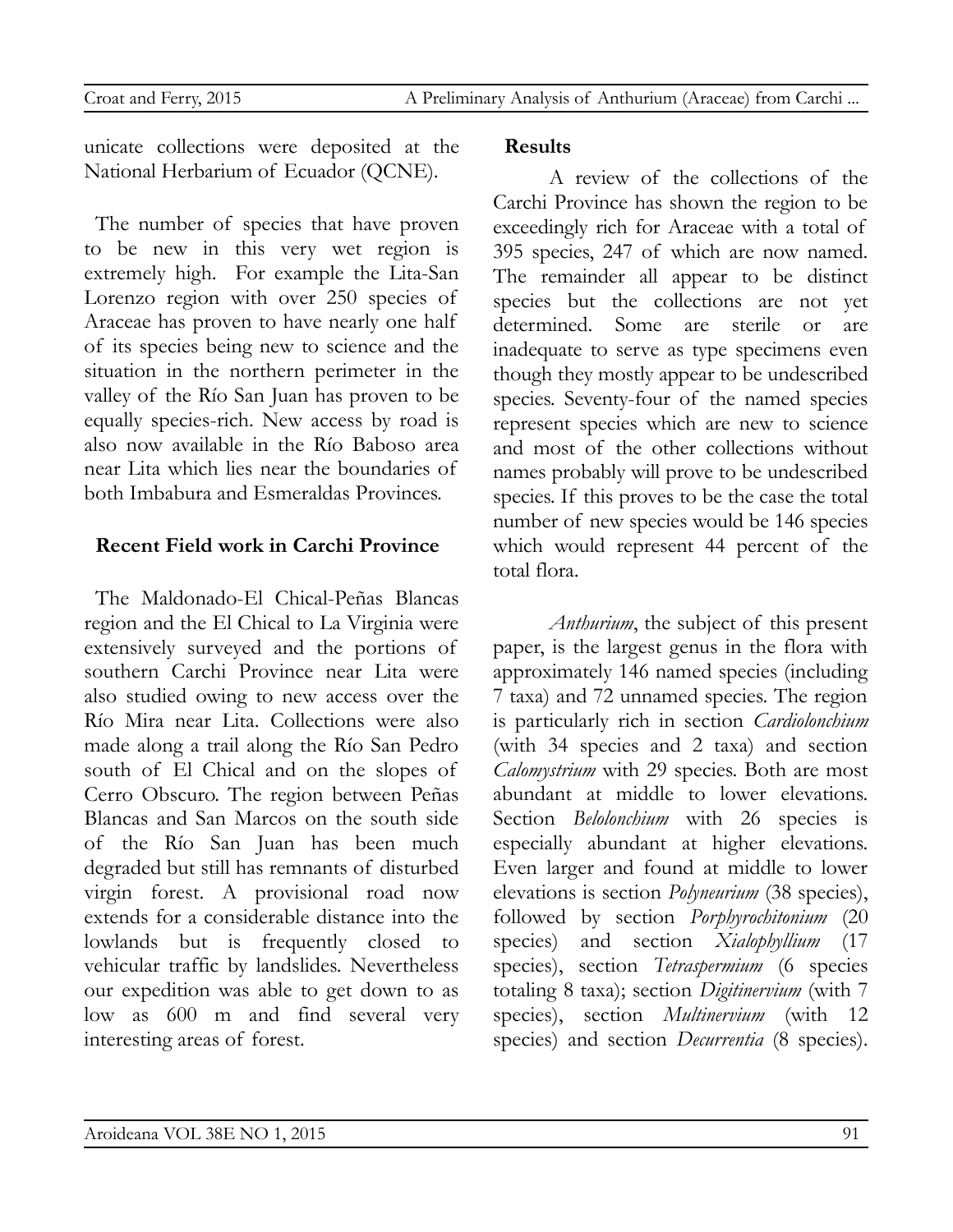More than 60% of all species are deemed to be new to science.

The Araceae of Carchi Province has proven to be exceedingly rich and in portions of the region, especially at elevations between Tobar Donoso near the border of Esmeraldas and the village of Maldonado but even at elevations up to more than 2500 meters, many new species have been discovered. It is clear that major investigations are required in adjacent areas of Nariño Department in Colombia where even fewer studies have been made.

# **ACKNOWLEDGMENTS**

All of the expeditions to the Carchi region were funded by the National Geographic Society (NGS 9110–12) and the authors gratefully acknowledge this essential support. We also acknowledge the support of Dr. Christopher Davidson who paid for most of the expenses of the expedition to the region to Carchi in 2005.

#### **REFERENCES**

- Croat, T. B. 1971. Summit Garden, Panama Canal Zone: its role in botanical research. *Taxon* 20: 769–772.
- Croat, T. B. 1991. A revision of *Anthurium* section *Pachyneurium* (Araceae). *Ann. Missouri Bot. Gard.* 78: 539–855.
- Croat, T. B. 1992a. Species diversity of Araceae in Colombia: a preliminary survey. *Ann. Missouri Bot. Gard.* 79: 17–28.
- Croat, T. B. 1992b. (1994) Taxonomic status of neotropical Araceae. *Aroideana* 17: 33–60.
- Croat, T. B. 1994(1995). Taxonomic status of neotropical Araceae. *Aroideana* 17: 33–60.
- Croat, T. B. 1995. Floristic comparisons of six Ecuadorian florulas. Pp. 489– 499. In: S. P. Churchill, H. Balslev, E. Forero, & J. Luteyn (eds*.), Biodiversity and Conservation of Neotropical Montane Forests.* New York Botanical Garden.
- Croat, T. B. 1997. Revision for *Philodendron* of Mexico and Central America. *Ann. Bot. Missouri Bot. Gard.* 84(3): 311–704.